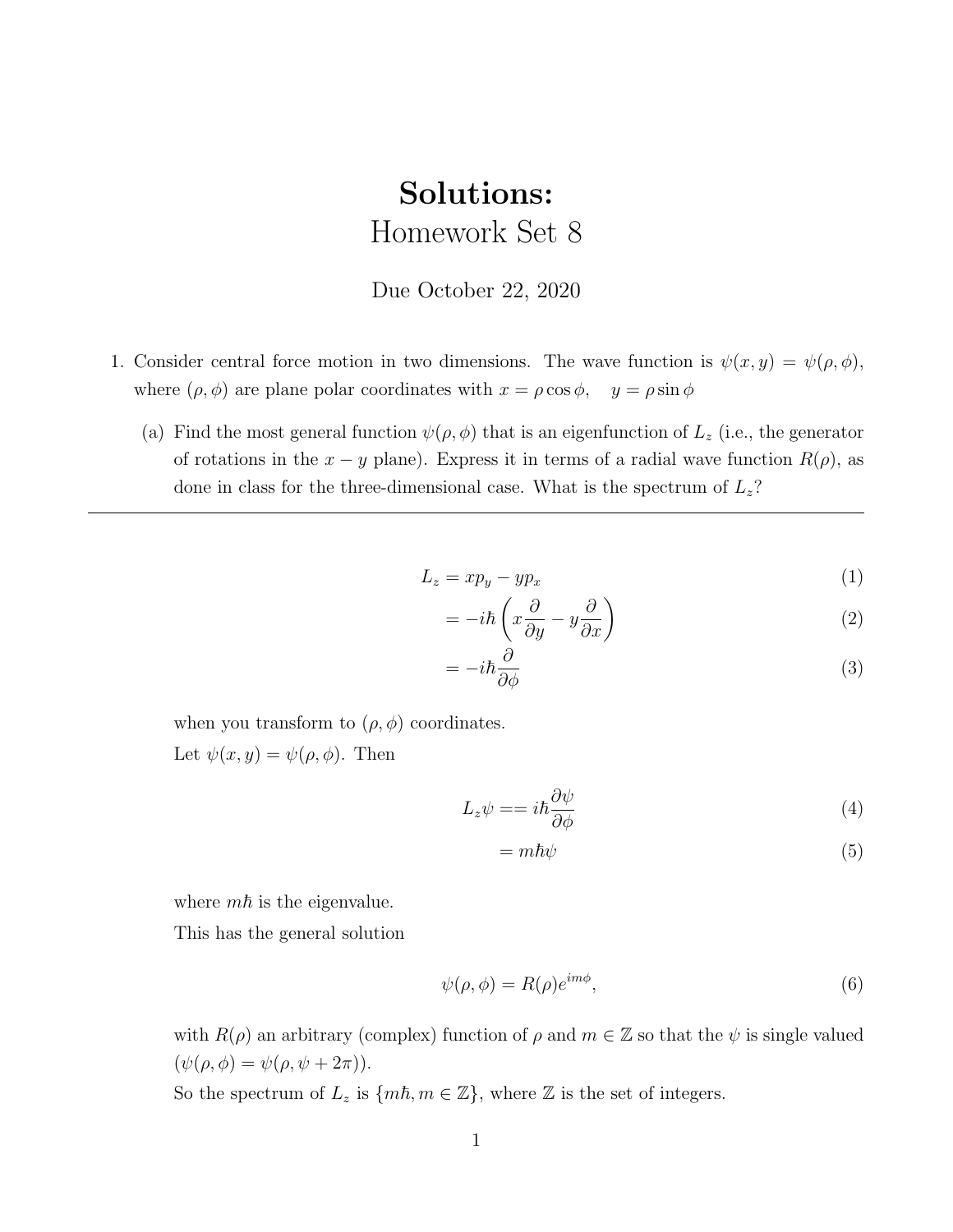(b) Consider a central force Hamiltonian in two dimensions,

$$
H = \frac{\mathbf{p}^2}{2m} + V(\rho),\tag{7}
$$

where  $\mathbf{p} = (p_x, p_y)$ . Show that this Hamiltonian commutes with  $L_z$ . Therefore simultaneous eigenfunctions of  $H$  and  $L_z$  exist.

By expressing the Laplacian in polar coordinates and using the result of part [1a,](#page-0-0) find a radial wave equation for  $R(\rho)$  that will determine energy eigenfunctions and eigenvalues.

In polar coordinates

$$
L_z H \psi = -i\hbar \frac{\partial}{\partial \phi} \left( -\frac{\hbar^2}{2m} \nabla^2 + V(\rho) \right) \psi \tag{8}
$$

$$
= -i\hbar \frac{\partial}{\partial \phi} \left( -\frac{\hbar^2}{2m} \frac{\partial}{\partial \rho} \rho \frac{\partial}{\partial \rho} - \frac{\hbar^2}{2m} \frac{1}{\rho^2} \frac{\partial^2}{\partial \phi^2} + V(\rho) \right) \psi \tag{9}
$$

$$
= \left(-\frac{\hbar^2}{2m}\frac{\partial}{\partial\rho}\rho\frac{\partial}{\partial\rho} - \frac{\hbar^2}{2m}\frac{1}{\rho^2}\frac{\partial^2}{\partial\phi^2} + V(\rho)\right)\left(-i\hbar\frac{\partial}{\partial\phi}\right)\psi\tag{10}
$$

$$
= HL_z\psi,\tag{11}
$$

since  $\partial/\partial \phi$  commutes with  $\partial/\partial \rho$ .

Using [1a,](#page-0-0) we have

$$
H\psi = E\psi \tag{12}
$$

$$
= \left( -\frac{\hbar^2}{2m\rho} \frac{\partial}{\partial \rho} \rho \frac{\partial}{\partial \rho} - \frac{\hbar^2}{2m} \frac{1}{\rho^2} \frac{\partial^2}{\partial \phi^2} + V(\rho) \right) R(\rho) e^{in\phi}
$$
(13)

$$
= \left(-\frac{\hbar^2}{2m\rho}\frac{\partial}{\partial\rho}\rho\frac{\partial}{\partial\rho} + \frac{\hbar^2}{2m}\frac{n^2}{\rho^2} + V(\rho)\right)R(\rho)e^{in\phi}
$$
(14)

$$
=ER(\rho)e^{n\phi}
$$
\n<sup>(15)</sup>

$$
\implies 0 = \frac{1}{\rho} \frac{\partial}{\partial \rho} \rho \frac{\partial R}{\partial \rho} - \frac{n^2}{\rho^2} R - \frac{2m}{\hbar^2} [V(\rho) - E] R \tag{16}
$$

(c) Define a modified radial wave function by

$$
f(\rho) = \rho^a R(\rho),\tag{17}
$$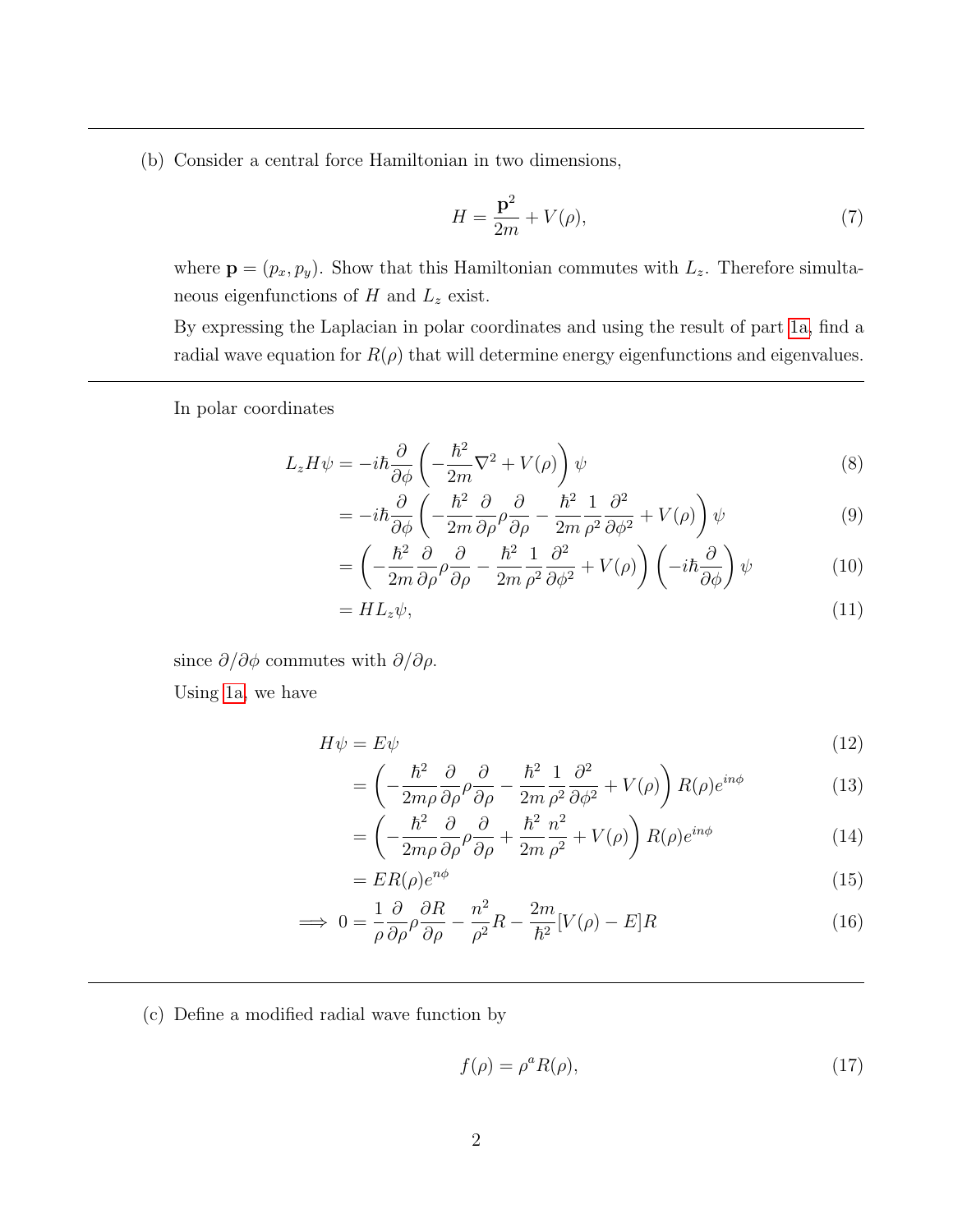where  $a$  is a power to be determined. Determine  $a$  by requiring that the modified radial wave equation should look like the one-dimensional Schrödinger equation, apart from the range of the variable  $\rho$  and the presence of the centrifugal potential.

$$
R(\rho) = \rho^{-a} f(\rho) \tag{18}
$$

$$
\frac{dR}{d\rho} = R' = -a\rho^{-a-1}f + \rho^{-a}f'
$$
\n(19)

$$
= \rho^{-a} \left( -\frac{a}{\rho} f + f' \right) \tag{20}
$$

$$
\rho \frac{dR}{d\rho} = \rho^{-a} \left( -af + \rho f' \right) \tag{21}
$$

$$
\frac{d}{d\rho}\left(\rho\frac{dR}{d\rho}\right) = -a\rho^{-a-1}\left(-af + \rho f'\right) + \rho^{-a}\left(-af' + f' + \rho f''\right) \tag{22}
$$

$$
= \rho^{-a} \left( \frac{a^2 f}{\rho} - 2af' + f' + \rho f'' \right) \tag{23}
$$

$$
\frac{1}{\rho}\frac{d}{d\rho}\left(\rho\frac{dR}{d\rho}\right) = \rho^{-a}\left(\frac{a^2f}{\rho^2} + \frac{(-2a+1)f'}{\rho} + f''\right)
$$
\n(24)

So if we want something that looks like the Schrodinger equation in 1D, we can't have any first derivatives ( $f'$  terms). So we must have  $a = 1/2$ . Then

$$
f(\rho) = \sqrt{\rho}R(\rho) \tag{25}
$$

and the normalization condition for  $f(\rho)$  is also that of a 1D problem, other than the range of the integral

$$
\int_0^\infty \rho d\rho |R(\rho)|^2 = \int_0^\infty d\rho |f(\rho)|^2 \tag{26}
$$

The full equation is then

$$
-\frac{\hbar^2}{2m}\rho^{-1/2}\left(\frac{\frac{1}{4}f}{\rho^2} + f''\right) + \left[\frac{\hbar^2 n^2}{2m\rho^2} + V(\rho)\right]\rho^{-1/2}f = E\rho^{-1/2}f\tag{27}
$$

or, canceling the factor of  $\rho^{-1/2}$  and simplifying,

$$
-\frac{\hbar^2}{2m}\frac{d^2f}{d\rho^2} + \left[\frac{\hbar^2(n^2 - 1/4)}{2m\rho^2} + V(\rho)\right]f = Ef\tag{28}
$$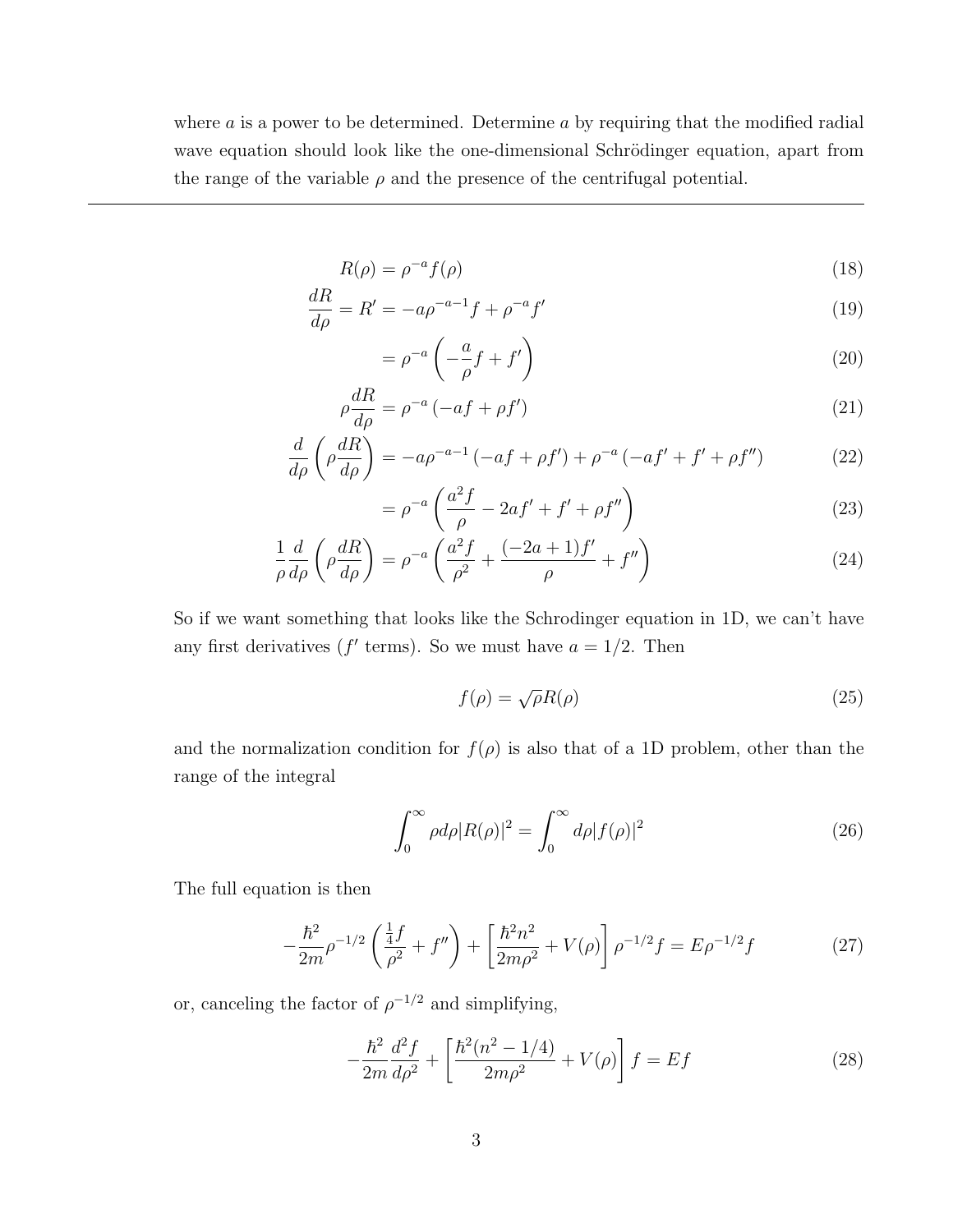<span id="page-3-0"></span>(d) Consider the case of the free particle. Express the radial eigenfunctions  $R(\rho)$  in terms of ordinary Bessel functions,  $J_{\nu}(x)$ , and in terms of the energy and quantum number of  $L<sub>z</sub>$ . You will have to look up the differential equation for ordinary Bessel functions.

For a free particle  $V = 0$ :

$$
0 = \frac{1}{\rho} \frac{\partial}{\partial \rho} \rho \frac{\partial R}{\partial \rho} - \frac{n^2}{\rho^2} R + \frac{2m}{\hbar^2} ER \tag{29}
$$

$$
= \frac{1}{\rho} \frac{\partial}{\partial \rho} \rho \frac{\partial R}{\partial \rho} + \left(k^2 - \frac{n^2}{\rho^2}\right) R \tag{30}
$$

with  $k^2 = \frac{2m}{\hbar^2}E$ . Let  $x = k\rho$ . Then

$$
0 = \frac{k^2}{x} \frac{\partial}{\partial x} x \frac{\partial R}{\partial x} + \left(k^2 - k^2 \frac{n^2}{x^2}\right) R \tag{31}
$$

$$
0 = \frac{1}{x} \frac{\partial}{\partial x} x \frac{\partial R}{\partial x} + \left(1 - \frac{n^2}{x^2}\right) R \tag{32}
$$

or

$$
x^{2}\frac{d^{2}R}{dx^{2}} + x\frac{dR}{dx} + (x^{2} - n^{2})R = 0
$$
\n(33)

The solutions to this equation are the Bessel functions  $J_n(x)$  and Neumann functions,  $N_n(x)$  (sometimes written  $Y_n(x)$ ), but the Neumann functions diverge at the origin:

$$
\lim_{x \to 0} N_n(x) = -\infty,\tag{34}
$$

so we know that our solution is proportional to  $J_n$ :

$$
R(x) = R(k\rho) = J_n(k\rho)
$$
\n(35)

where *n* is the quantum number associated with  $L_z$ .

(e) For any potential that is not too badly behaved near the origin, find the dependence of the radial eigenfunction  $R(\rho)$  near  $\rho = 0$ . Verify that the free particle solutions of part [1d](#page-3-0) satisfy this condition.